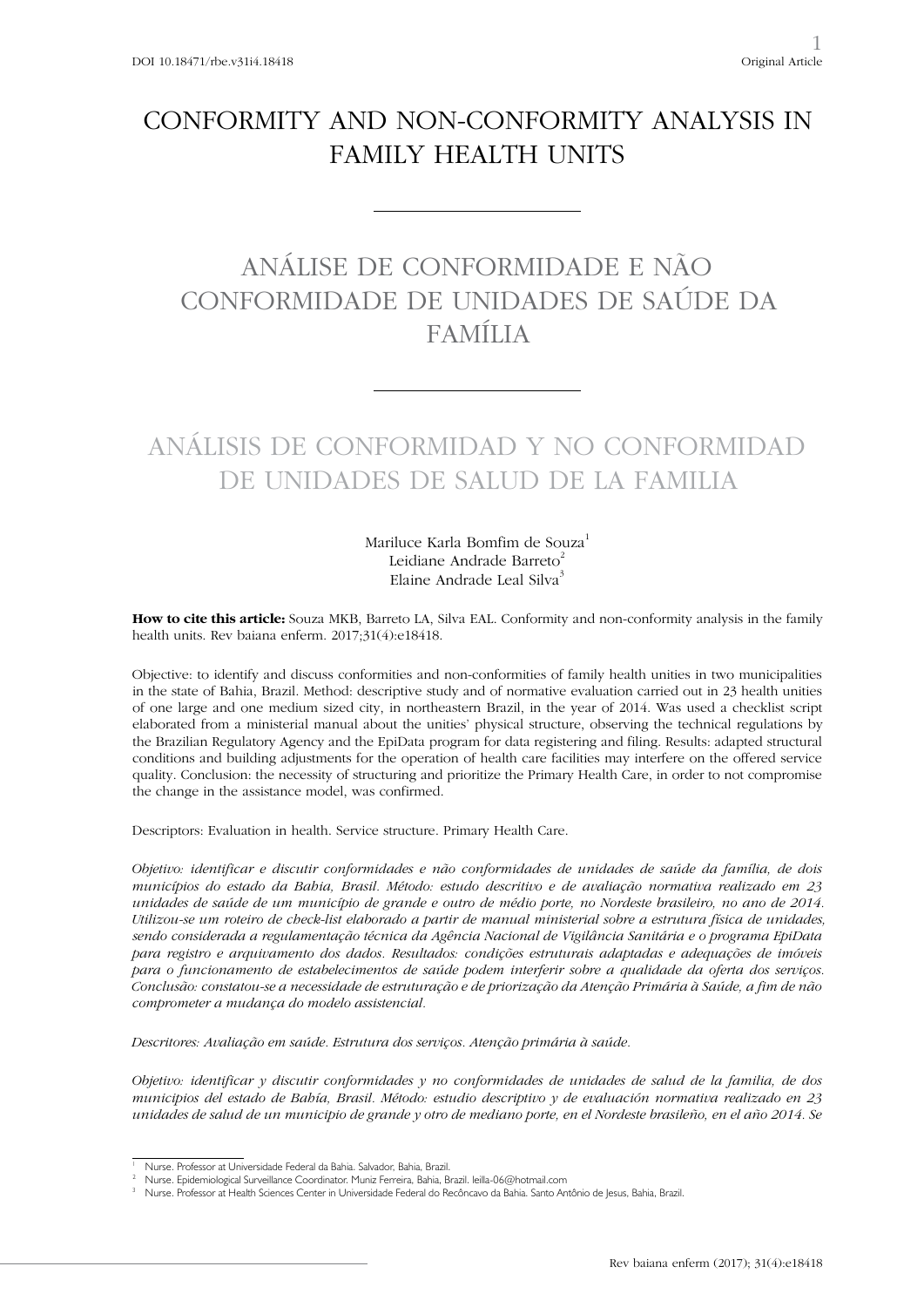*utilizó un guión de check-list elaborado a partir de manual ministerial sobre la estructura física de unidades, siendo considerada la reglamentación técnica de la Agencia Nacional de Vigilancia Sanitaria y el programa EpiData para registro y archivo de los datos. Resultados: condiciones estructurales adaptadas y adecuaciones de inmuebles para el funcionamiento de establecimientos de salud pueden interferir en la calidad de la oferta de los servicios. Conclusión: se constató la necesidad de estructuración y de priorización de la Atención Primaria a la Salud, a fin de no comprometer el cambio del modelo asistencial.*

*Descriptores: Evaluación en salud. Estructura de los servicios. Atención primaria a la salud.*

#### **Introduction**

Brazilian Health System (SUS) principles drive the discussion about access guarantee to health as a right that constitutionally places the Brazilian public health system as a universal public policy. In this sense, more than five thousand municipalities challenge their limitations, structural included, in order to assure the access and the integral care to their residents.

Aiming to increase access, since 1990's, the Health Ministry has influenced the expansion of the Family Health Program (PSF), the current Family Health Strategy (ESF), in order to guide the assistance model in accordance to the Basic Care National Policy. However, ESF's operation is responsibility of the municipality's administrators, which face several challenges with the purpose of guarantee the provision of services according with the integrality principles, to health regulation, equity, and based on reception, health care and humanization $(1,2,3)$ .

 Studies show that problems related to the services' cultural organization, as well as the deficiencies in the unities' infrastructure may compromise since the access, resolution, humanization, and even conflicts among the users and professionals and difficulties in performing and executing the practices with quality $(4)$ . However, when sanitary conditions are adequate, the unities may improve the care offer in a way that contribute to the safety and quality of care. Among the challenges and problems to be faced by the local managers, stand out the structural, organizational and operational non-conformities of the family health unities, taken as discussion objects in this article. As a result, this study questions: What are the non-conformities identified in the

Health Unities and how such non-conformities may interfere in the operational structure of the services? This study is justified by the importance of the recognition and knowledge and discussion about the structural and organizational difficulties found in the Health Unities, which may provoke reflection about the strategies, and stimulate the development of confronting actions for such problems.

Therefore, the objective is: to identify and discuss conformities and non-conformities of family health unities of two municipalities in the state of Bahia, Brazil.

#### **Methods**

This is a descriptive and of normative evaluation study, developed in two distinctive municipalities realities in the state of Bahia, northeastern Brazil. Salvador (SSA) and Santo Antônio de Jesus (SAJ), a large sized and a medium sized city, respectively, are located in the East Health macro region.

Salvador, the state capital, is the seat of a health region and has over 12 million 800 thousand inhabitants. Its territory is divided in 12 sanitary districts (DS), in which is distributed the varied services for the population, being worthy to note the short Basic Care (AB) or Primary Health Care (APS) coverage, that reaches a little over  $30\%$ <sup>(5)</sup>. On the other hand, Santo Antônio de Jesus, located in the Recôncavo Baiano, also a seat of a region of same name, is divided in four DS's and has a population of over 90 thousand people and almost 100% of the AB coverage, of which almost 90% of Family Health Strategy coverage $^{(6)}$ .

Aiming to comprehend and discuss the conformities and non-conformities of the Family Health Unities (USF) of both cities, were included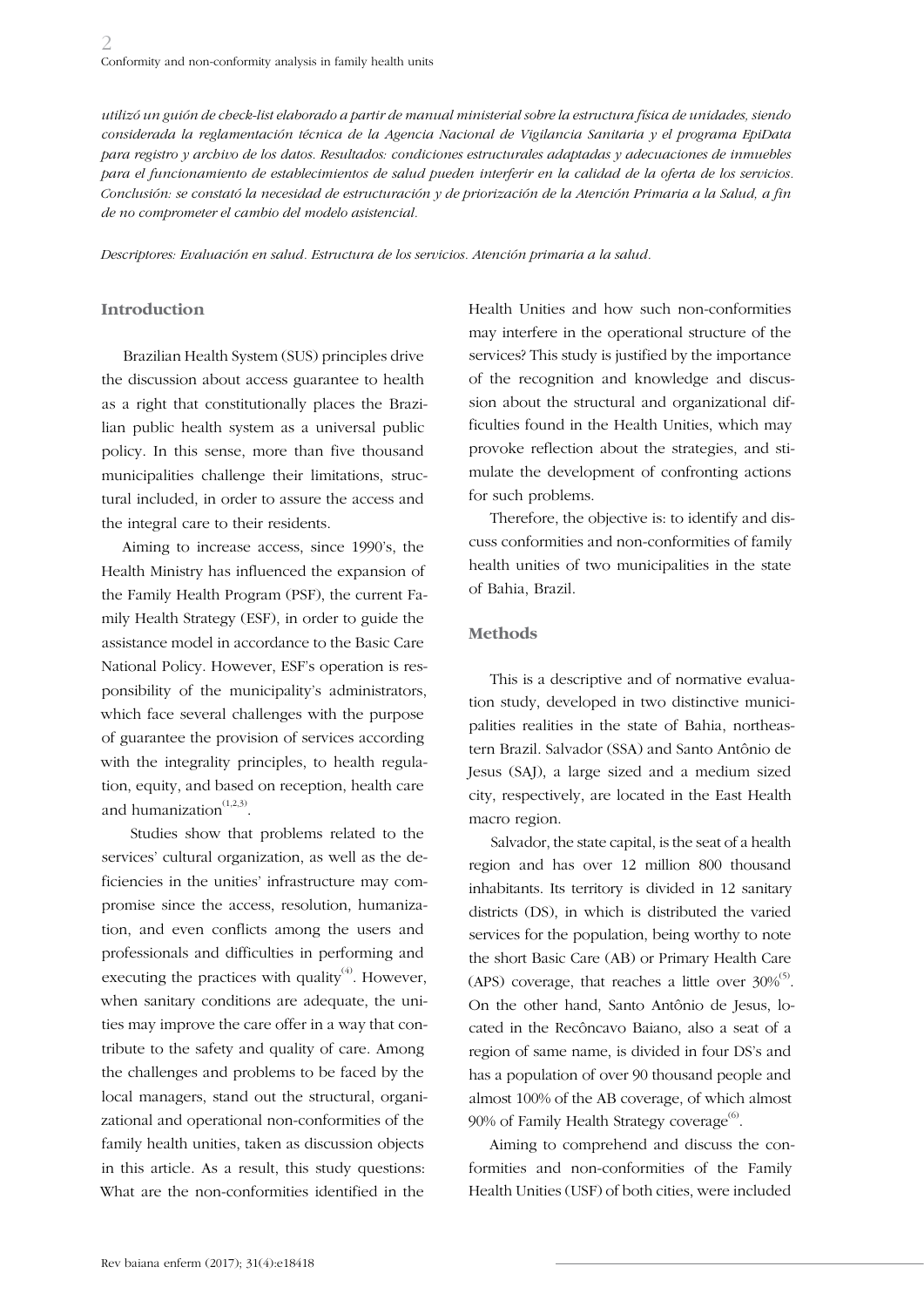15 health unities from SSA and 8 from SAJ, ensuring that each DS is represented. Unities were randomly selected, totalizing 23 health unities.

Among the unities from SSA, included in this study, the majority (12) allot more than one family health team (EqSF) and ten unities have an oral health team (EqSB). In contrast, in SAJ, only one unity allots more than one EqSF.

As a tool for data collection was used a checklist script elaborated according to the information in the Basic Health Unity Physical Structure Manual: Family Health<sup> $(7)$ </sup>, which follows the principles of the Collegiate Board Resolution – RDC n. 50/Anvisa/February/2002, which provides the technical Regulations for planning, programming and evaluate physical projects for Health Care Facilities (EAS)<sup>(8)</sup>. Such tool allowed to comprehend the conformities and non-conformities related the conditions of ambience, ventilation, luminosity, flow of users and ease for cleaning and disinfecting, waste management and considerations over each room that integrates the family health unity.

The checklist was carried out during the months of April and May 2014, in SAJ, and in SSA from February to July of that same year. EpiData program, version 3.1 was used for data registering, documentation and filing. Result analysis was carried out in three phases: 1) repeated reading and verification of the registered data; 2) identification of four thematic groups physical space and ambience of the family health unities; waste management; furniture, equipment and instruments; clinical and dental practice and support premises conditions; 3) compared presentation and interpretative analysis concerning the conformities and non-conformities, taking as reference normative recommendation, regulations, other studies and references.

Ethical principles required for the development of a research involving human beings were followed in accordance to the Resolution n.  $466/2012$  of the National Health Council<sup>(9)</sup>. The submission of both projects was done separately for both fields of research. The Ethics Committee in Research of Community Health Institute of the Federal University of Bahia (ISC/UFBA), approved

both projects under the protocol n. 364.713 and CAAE: 17842013.0.0000.5030, for SSA; and n. 520.954, CAAE: 24516113.1.0000.5030, for SAJ.

### **Results and Discussion**

# *Physical space and ambience of family health unities*

This study's results pointed out at the operational conditions of the unities in relation to the physical space in terms of building, thus in Salvador, it was found that 14 of the unities operate in their own building, while in SAJ, almost all the unities operated in rented properties, that were adapted for the purpose.

According to the Basic Care National Policy, it is used as a parameter in great urban areas, one basic unity (UBS) with Family Health for up to 12 thousand people $^{(10)}$ . The great concentration of population in the peripheries of the Brazilian state capitals require a bigger number of family health teams that can be allocated in the same USF as an strategy to increase offer and access as well as optimizing costs. However, in many cities' realities, such units operate in rented buildings, with adapted physical structure, as in SAJ, for instance, as demonstrated by this study.

Rented structures constitutes themselves as challenges to the health professionals in order to adapt their practices within the space restriction in the unities, whether by the rotation of rooms or by the improvised disposition of equipment and material. Inadequacy of the unities' infrastructure may be explained, according to the study of Oliveira et al., by the fact that most of the unities were not allocated in buildings made for this end, compromising, thus, the compliance to the normative requirements for adequate implementation, as governed by the Ministry of Health $(11)$ . Therefore, adaptations through reform and expansion characterize the reality of unities allocated in rented properties, as evidenced by a study carried out in the state of Goiás<sup>(12)</sup>.

Besides the service offering, the existing physical and architectural barriers may compromise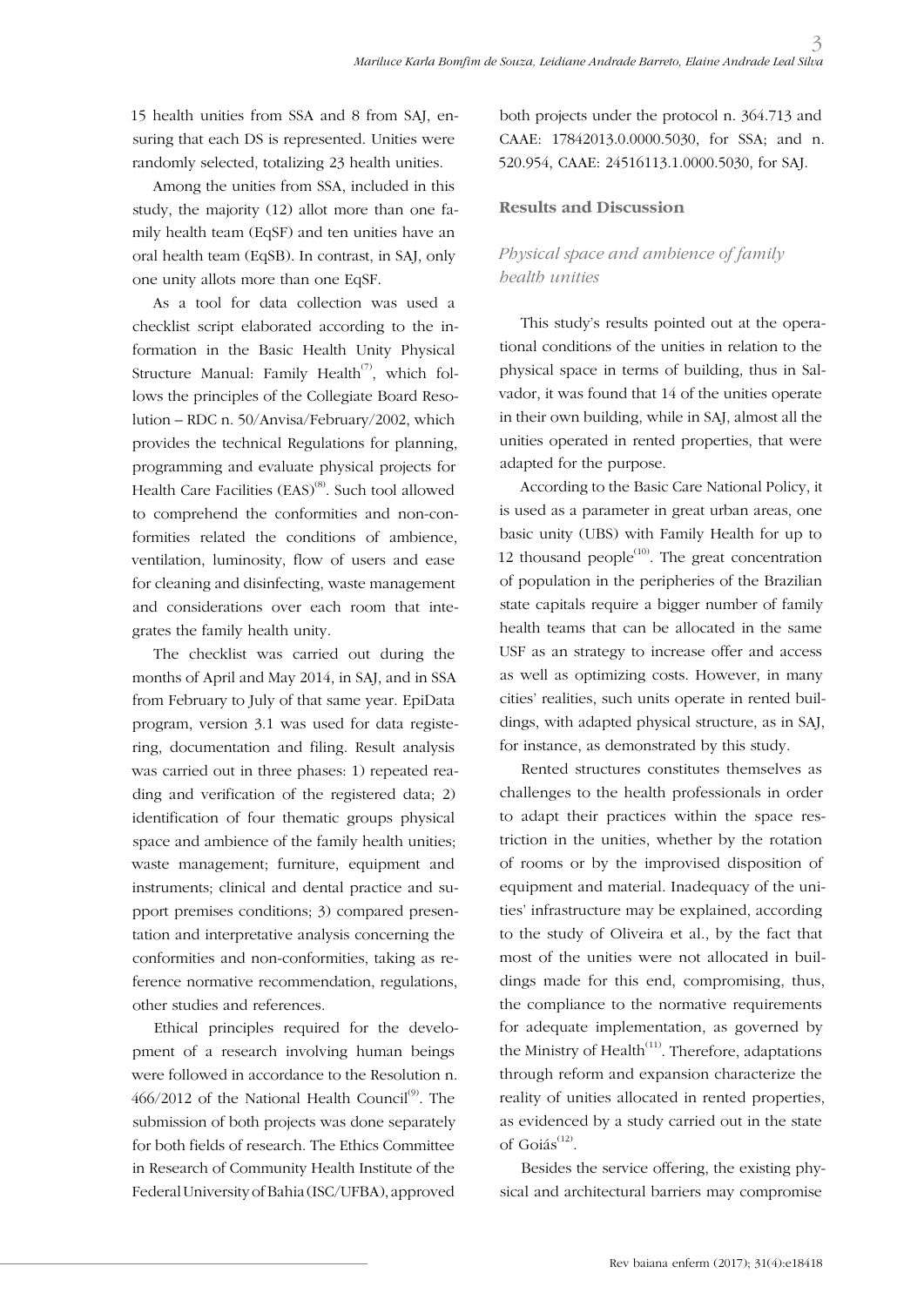accessibility, usage and circulation inside the unity. Results reveal that none of the unities visited in SAJ, for instance, had handicap adapted bathroom, grab bars or handrails, nor non- -slippery floor, yet in six of them ramps were adapted. Also, in half of the visited unities in SAJ, the circulation space was restricted because the corridors width was smaller than 120 cm.

In SSA, on the other hand, 4 out of the 15 USF's had no handicap adapted bathroom and grab bars, 02 unities did not have internal access ramps and 4 did not have neither external nor internal access ramps. In relation to the external area, all of SAJ USF's have protection sidewalk on the external perimeter of the building, and the same situation was found in the majority of the unities in SSA.

Confirming the investigated realities, other studies point to the existence of architectural barriers to elderly and disabled people. Studies carried out in Niterói, state of Rio de Janeiro; Campina Grande, state of Paraíba; in the state of Goiás; and in municipalities of the state of Rio Grande do Sul, denounce non-conformities in relation to accessibility<sup> $(12-15)$ </sup>.

Therefore, the Brazilian Association of Technical Standards (ABNT), in relation to accessibility standards, provide that public and private areas of community usage must have adapted spaces, with the purpose of promoting the biggest accessibility possible to the individuals, and ramps must have non-slippery floor and handrails $^{(16)}$ .

Regarding floor, ceiling and wall conditions in the unities in SAJ, were identified that the majority (five) is not washable, while in SSA are all washables. In relation to wash basins and sinks, none of the SJA USF's comply with the regulations (Collegiate Board Resolution ANVISA – RDC n.  $50^{(8)}$ , in respect to the depth that allows washing the forearm, nor do have hands-free faucet. In SSA this fact corresponds to 10 out of 15 unities visited, and 8 out of 15 have adequate taps.

A study realized in UBS's in Parnamirim-Rio Grande do Norte demonstrated that, in a total of 15 unities included in the study, 7 were allotted in rented properties, which were submitted to improvisations in order to make the services

available. This study also denounces problems such as: seepage; mold; surfaces, floors, ceilings difficult to clean; and electric and plumbing installations in need of maintenance $(17)$ .

A common point between the results presented in both of the studied realities, refers to the benches, cabinets and shelves: all unities of both municipalities presented hard-wearing structure, with smooth surface ease to clean and disinfect.

Regarding to ambience, the investigated unities presented natural and artificial lightning, although, it was possible to hear noises originated by the location and neighborhood, both in SAJ (3 USF's) and SSA (12 USF's). However, in general, in both cities, the required aspects about ambience corresponded in part to which is determined by the physical structure manual, by the Ministry of Health.

According to the National Policy of Humanization, the health unities ambience stands out as a premise, being understood as a manner to provide to the user comfortability and the using of these places for encounter and exchange<sup> $(18)$ </sup>. In this sense, the ambience guarantee is limited by the structural inadequacies that somehow may interfere in the service reception process. A study carried out in three northeastern states: Bahia, Sergipe and Ceará, demonstrated the USF's precarious facilities, as well as the absence of proper physical spaces in the unities, problems related to size and/or disposition of rooms, room climate and noises<sup>(19)</sup>.

In relation to work hours, the unities in both municipalities operates from 7 am to 5 pm, except two unities in SAJ, being one located in a rural area and the other one that was inserted in a violent context.

Almost the totality of the investigated unities presented identification for the existing services, and flow signals recommended by the Brazilian Technical Standard n.  $9.050^{(16)}$ , which provides criteria and technical parameters to be used in construction projects, installation and adaptation of buildings, furniture, space and urban equipment in relation to accessibility conditions.

In the heart of this discussion about physical space and ambience, it is worthy to highlight as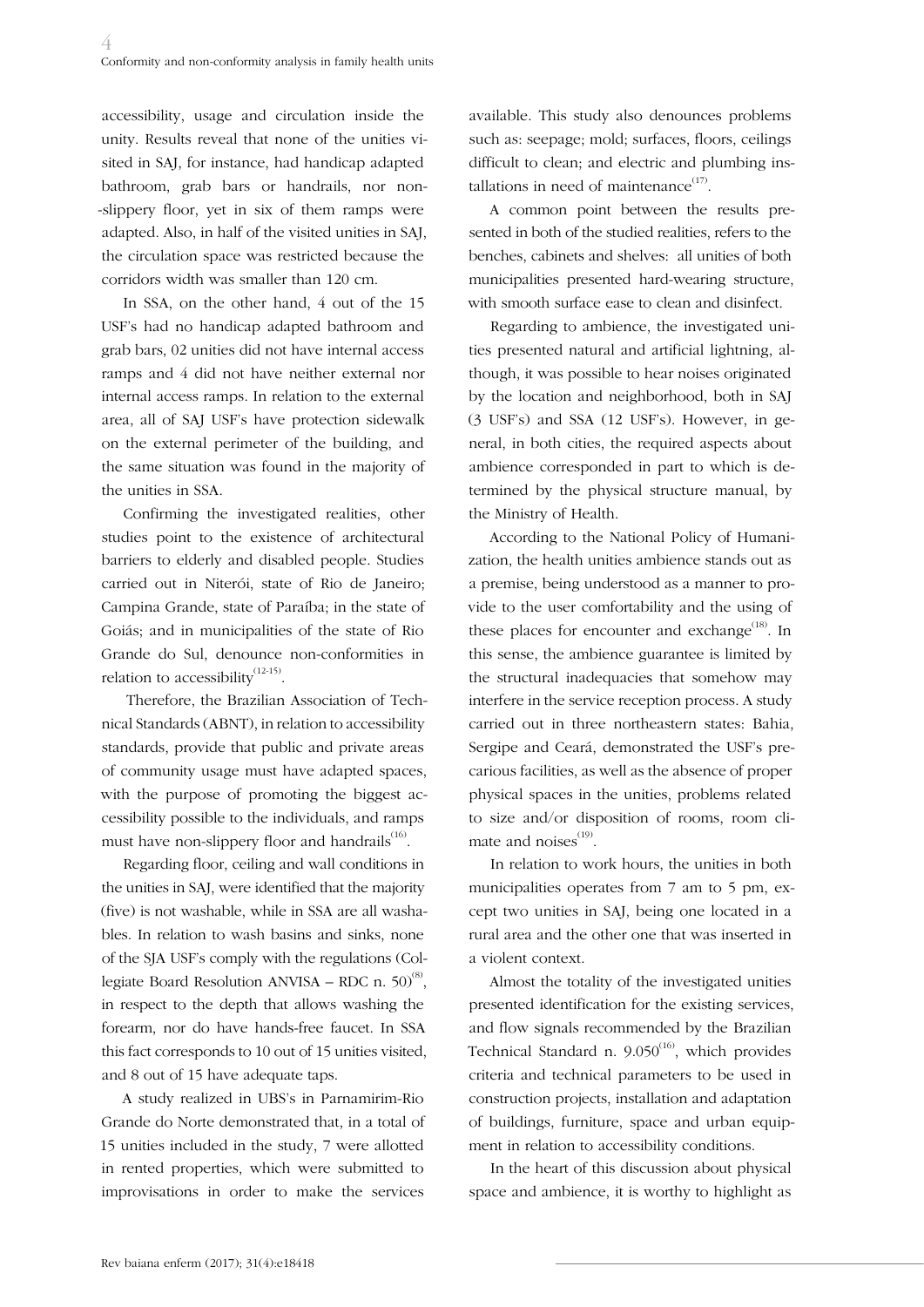important the strategy created by the Ministry of Health, in 2011, the Requalifica program, which aims to support structuring and improving Basic Health Care/APS through financial incentives for construction, restoration and expanding of the UBS's<sup>(20)</sup>. Recent data indicate that both studied cities were contemplated with resources from this program that proclaim changes in the establishments of these two municipalities. Therefore, building unities, especially in the peripheral neighborhoods and with greater concentration of population, should be the priority.

#### *Waste management*

About the waste management recommended by the RDC n.  $306/2004^{(21)}$ , it is noteworthy that none of the unities visited in SAJ had a copy of the Health Facility Waste Management Plan (PGRSS) in the moment of the visit, and in SSA, this reality corresponded to almost half (seven) of the unities.

According to  $RDC^{(21)}$ , the health facility waste management refers to a number of management procedures, that aims to "reduce the waste production and handle the produced waste safely, in an efficient manner, aiming the protection of workers, the preservation of public health, natural resources and of the environment" $(3,21)$ . Resolution Conama n. 358/2005 provides for the treatment and final disposal of these wastes, and in its article 4 the elaboration of PGRSS by health facilities that generates waste is presented, in accordance to the legislation in power<sup> $(22)$ </sup>.

Regarding the storing of waste, in the case of SAJ, not all unities have an external area for storing solid waste; on the contrary, in SSA the majority of the unities (13) have an external and exclusive space for storing such wastes. In relation to liquid wastes, the reality in SAJ also presents that half of the unities does not keep in bottles of resistant material or in plastic vats with anti-leak cover.

About non-contaminated waste or those that may cause accident (gauze, gloves, plaster), in most of SAJ USF's, in the moment of the visit, it was not found these wastes kept in impermeable plastic bags and they were not identified. In SSA, two unities were found in the same situation.

Discussion regarding solid waste management have been and still incipient, nevertheless it is necessary to think about the attention regarding wastes and over the inherent risks of its disposal.

### *Furniture, equipment and instruments*

Regarding furniture, equipment and instruments that are part of the family health unities and that are indispensable for its regular operation, it is important to highlight that all USF's from both municipalities have reception room with patient chart filed by family. It was possible to identify that the waiting room, in most of the unities, have more than 10 seats for accommodating the users and just one of the unities in both cities have 50 or more seats. In three of SAJ USF's there are no drinking fountains, while all unities in SSA have one.

In relation to the area designated for the administration activities, none of the eight unities of SAJ have it available, on the other hand, in SSA, only one out of 15 does not have it. Regarding to the meeting room, in both realities, most of unities have this space and have it as well as a room used by the Community Health Agents. Concerning the stockroom, all unities in SSA have shelves, with limited access to workers. While in SAJ, two out of eight do not have any.

In relation to availability of equipment and material for communication and information, this study verified the differences between the realities of both cities. In SSA, all unities have computers and seven also have printers, while in SAJ, none of the unities have this equipment available at the reception. In Niterói, state of Rio de Janeiro, the reality is similar to the results found in SSA. There the majority of the unities were found with computers with conditions for using, and half of them had access to the internet<sup>(13)</sup>. In relation to telephone availability,  $7$ out of 15 USF's in SSA have telephone, and in SAJ, 5 out of 8 USF's. Also, television availability: in SSA most unities have television, on the other hand, the unities in SAJ do not have it. In both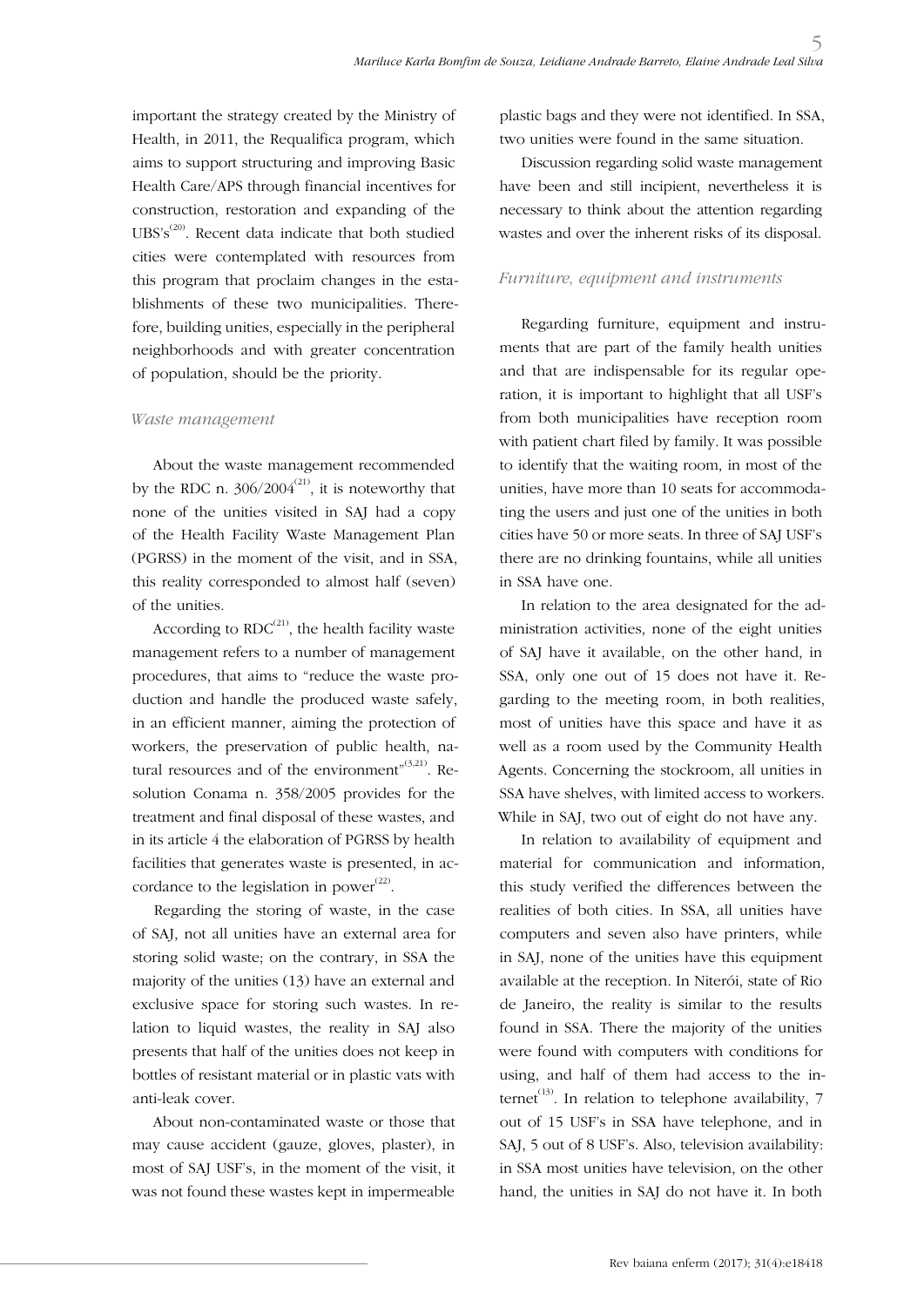realities, most unities uses the bulletin board as the way to publicize reports and services.

 Concerning the availability of the equipment and materials for performing care and procedures, by the health professionals in the family health unities of both studied municipalities, Table presents some of the results.

Regarding the pharmacy, 3 out of 8 unities visited in SAJ have space for pharmacy operation; all the others store and distribute medicines in the reception. In SSA, there are pharmacies in all 15 unities investigated, computer, air-conditioner and proper storage of the medicines, also three of those have minibars and only one does not have an independent access. In SAJ, the three unities' pharmacies have independent access, but have no air conditioner, computer and/or refrigerator or minibar available.

# *Clinical and dental practice and support premises conditions*

Regarding the clinical practice conditions, it was verified that none of the visited unities in SAJ have gynecological office, what makes possible to assume that preventive gynecological examinations are performed in a nurse or medical office, however, it is noteworthy that only

in four out of eight investigated unities folding screens were found. In the SSA case, there are gynecological office in 10 out of 15 visited unities, with private toilet attached, gynecological table and instruments (speculum, cover glass etc.) available. In relation to the equipment condition, it is important to stress that in both cities, equipment were not being used as they were broken, lacking preventive and reparative/corrective maintenance.

Deficiencies in clinical and dental care installations were verified in different studies $^{(12\cdot15)}$ in which was confirmed the inadequacy of such installations and even inexistence of some areas such as: purge, meeting room, sterilization room, pharmacy, which compromise the health care for the individual.

Besides the physical structure and restrict availability of resources and materials, there are possible difficulties in the acquisition and availability of clinical and dental care equipment, and the lack of preventive and/or reparative/corrective maintenance, situations that limit the problem-solving capacity of the services provided in the AB/APS.

Contrary to the necessary investment that should be directed to Basic Care, which should be prioritized and improved with the purpose

| <b>Table –</b> Availability of the equipment and materials for providing care in the family health unities. |  |  |  |  |  |  |
|-------------------------------------------------------------------------------------------------------------|--|--|--|--|--|--|
| Salvador and Santo Antônio de Jesus, BA, Brazil, $2014$ (N = 23)                                            |  |  |  |  |  |  |

| <b>Equipment Description and Material Available in the Immunization Room</b> | <b>SSA</b> | <b>SAI</b> |
|------------------------------------------------------------------------------|------------|------------|
| Sink                                                                         | 14         |            |
| Hands-free Faucet                                                            |            |            |
| Barrier for users, avoiding transit in the USF premises                      | 10         |            |
| 260 liters Refrigerator                                                      | 15         | (ე         |
| Thermal Box                                                                  | 15         | 8          |
| Equipment Description and Material Available in the Dressing Room            | <b>SSA</b> | SAJ        |
| Sink                                                                         | 14         | 8          |
| Hands-free Faucet                                                            |            |            |
| Barrier for users, avoiding transit in the USF premises                      |            |            |
| Feet Washing Basin                                                           |            |            |
| Area Close to Washing and Decontamination Room                               |            | $\theta$   |
| Equipment Description and Material Available in the Dental Room              | <b>SSA</b> | SAJ        |
| Bench with sink for material and instrument processing                       | 14         |            |
| Hands-free Faucet                                                            | 10         |            |
| X-Ray                                                                        | 10         |            |
| Autoclave (or use of equipment shared by the team)                           |            |            |
| Compressor with Safety Valve                                                 | 12         |            |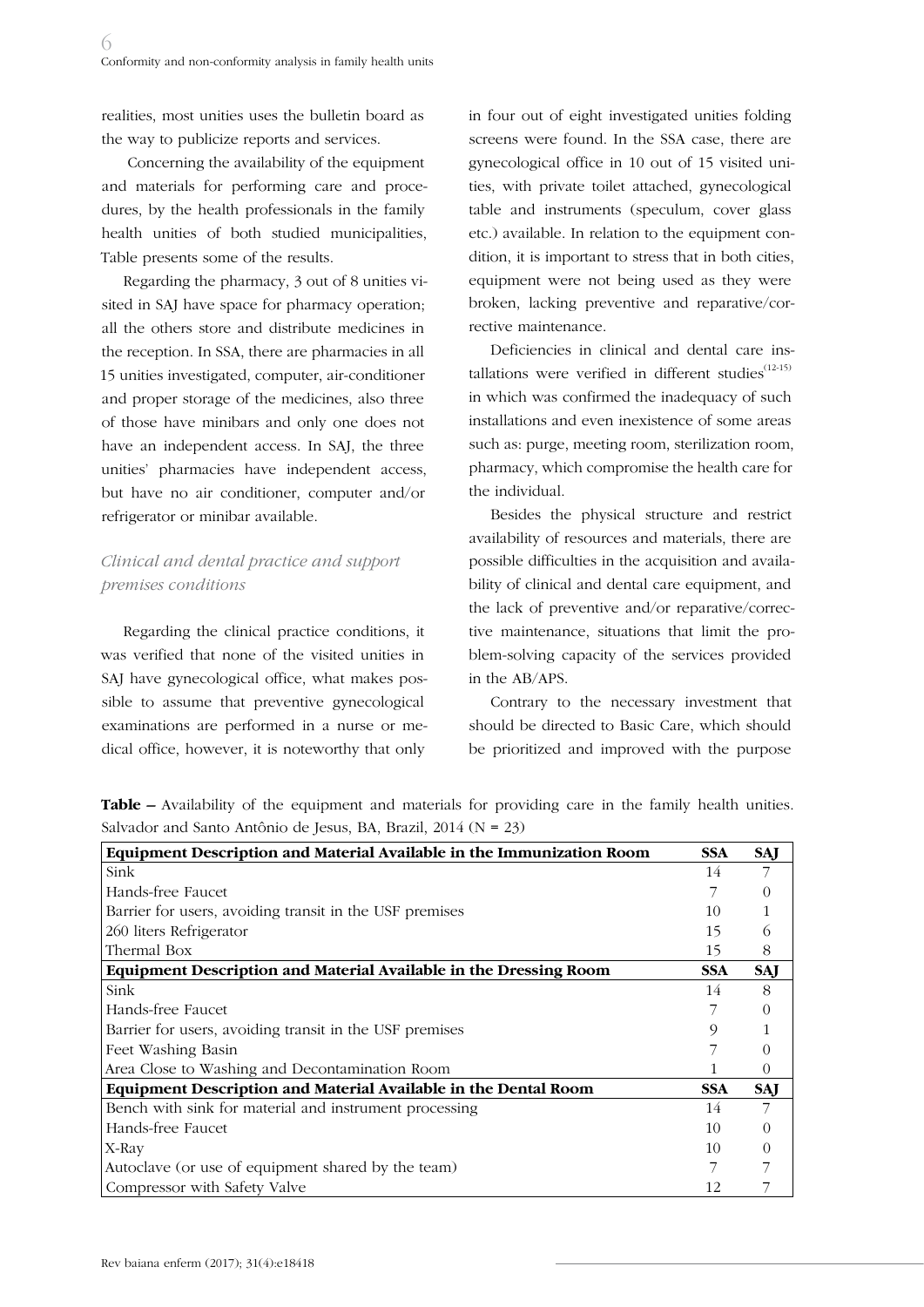of changing the model based on health promotion, what is perceived is that efforts have been directed to the building and expansion of the emergency unities to the point that is possible to solve health problems which are of a particular and ephemeral nature<sup>(3).</sup>

In two unities in SAJ did not have their immunization room working, the unity located in the rural area does not have this kind of room and in other unity, although there is an immunization room, the vaccine offered were kept in thermal boxes, as the 260 liters refrigerator was broken. In only one unity, in both municipalities, the immunization room did not have sink. In SSA case, the immunization room of the fifteen unities were working. In these rooms, the thermal boxes and the disposal box for the sharps material used were available in both municipalities.

A room for material collection (e.g., blood) was identified in three out of fifteen visited unities in SSA, and in none of the unities in SAJ, however, this procedure happens in another room in five of the USF's in SSA, and in seven USF's in SAJ. Such reality demonstrates the improvisation in the unities for the inadequacies in the physical structure of these services.

In relation to the nebulization room, the visited unities in SAJ did not have this space reserved. Moreover, in SSA case, only one USF presents it, therefore this procedure is carried out in another space/room of the unities. In the capital, six unities have a central nebulizer with filters and outlets, and eight have a portable nebulizer. In SAJ, one has the central nebulizer and six have portable nebulizer.

Regarding the wound dressing room, one of the visited unities in SAJ have one – highlighting that the room has an identification plate as wound dressing room – however, this room is not for exclusive use for this procedure, and do not have a hands-free faucet, feet washing basin and folding screen. In Salvador's reality, 14 unities have sink, and seven have adequate tap and feet washing basin. In relation to the access to this service, which must be of spontaneous demand, in all unities of SAJ it is necessary to circulate inside the unities, on the other hand, in SSA, six unities this circulation is not necessary.

Concerning dental care, all visited unities in SSA have offices working, however in SAJ one out of eight do not have dental care. The Dental office in the USF's of SAJ, does not have x-ray machine, darkroom, ultrasonic scaler, does not have hands-free faucet, and do not comply with the minimum area required of 12  $m^2$  for the installation of a dental chair. In SSA, most unities have the minimum area required of  $12 \text{ m}^2$  for installing the dental chair, adequate faucet, lightening, x-ray, darkroom, compressor, amalgamator, curing light, and in 11 out of 15 have the ultrasonic scaler with bicarbonate air polisher.

In agreement with the results presented here, a study carried out in the city of Recife, about the evaluation of the Hypertension Care implementation by the Family Health teams, indicates difficulties in relation to the acquisition of supplies and equipment, as well as in relation to their maintenance. Therefore, stating that such problems generates in the professional a frustration feeling related to the difficulty of solving issues, justified by constant requests for maintenance and/or replacement of these equipment, thus such issues tend to compromise the quality in the assistance $^{(23)}$ .

None of the visited unities in SAJ have a brush learning sink, while in SSA, three out 15 USF, have it with three or four faucets and in one of them there are mirror place at an adequate height for child, teenagers and adult use. In 4 SAJ unities there is an area for the compressor and pump, however in only one of them comply with the maximum distance of 7 meters from the compressor to the office, and 3 of them are located outside the building without acoustic treatment for reducing noise emission. In SSA, 14 unities have a reserved area, most of them located outside the building and complying with the maximum distance of 7 meters, but only six of them have acoustic treatment for reducing noise emission.

Other services are also restricted, especially in SAJ reality, which may be connected to the structural limitations of the buildings in which the family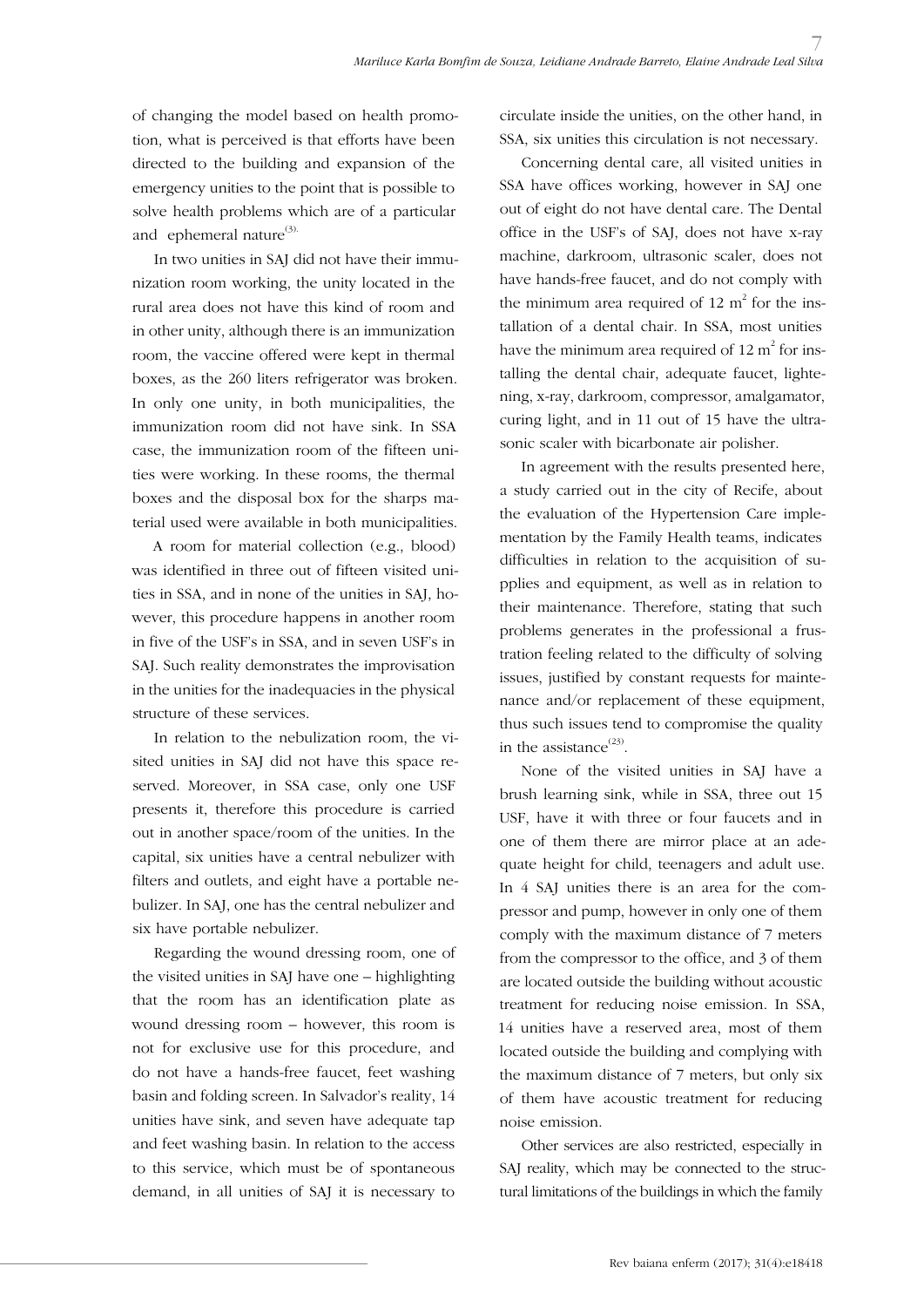health unities operate. For instance, in relation to dental care, the availability of brush learning sink and adequate distance of the compressor area.

Regarding the physical structure limitations, sharing of rooms to perform some procedures such as nebulization, dressing and sterilization room was cited in Ribeiro's study<sup>(12)</sup>. However, it is important to highlight that the improvisations and adaptations utilized may seriously compromise the professional's work dynamics, incurring in health risks<sup>(15)</sup>.

About other spaces, classified as support areas, stand out the toilets, kitchen/pantry, service area, material and cleaning storage (DML) and sterilization central. In relation to toilets, 14 USF's in SSA have them separated by gender, being 11 unities with at least one handicap toilet and with exclusive toilets for employees. In SAJ, none of the visited unities have gender separated toilets, nor handicap toilets. All unities in SSA have kitchen/pantry with restricted to employees access and three out of 8 in SAJ have it, being only two with restricted access.

About the DML, the reality between the two municipalities are very distinctive. Only one unity in SSA does not have DML and the majority of them have ceramic or steel washing tank and a minimum area of 3m $^2$ ; on the other hand, only two unities in SAJ have DML, and only one of those have adequate washing tank and minimum area.

For material washing and decontamination within the unity, the proper area is the Material and Sterilization Center (CME), which is available in most unities in both municipalities. An CME exists in 14 unities in SSA, in some of them, it is located distant from the wound dressing room, although having reception, washing and decontamination room, 12 of those have a counter for communication with the sterilization area and autoclave on the bench, and nine of them have an exhaust fan. In SAJ, the CME dos not exist only in a unity located in the rural area. Four of them have reception, washing and decontamination room, three of them have autoclave on the bench, two have counter for communication with the sterilization area and only one has an exhaust fan. Distance between washing and

decontamination room and the wound dressing room, is noteworthy, as such areas are separated by floor in many of the visited unities in Salvador, placing in risk the people circulating in the unity (workers and users) and the contamination of the environment by the infected material generated in some procedures.

Improvisation and adaptation due to non- -conformities of the physical structure was confirmed during the visits to the unities' premises and in learning about availability and disposition of services and equipment. Findings demonstrated in this study through the checklist application in family health unities are coherent with the perception of managers, health professionals and users regarding the sanitary conditions of the unities they work or attend.

Barreto, Souza e Silva's<sup>(24)</sup> study, developed in the same USF's of Santo Antônio de Jesus – Bahia, where the checklist was applied, searched to answer if there is any relation between the Health Care Network operationalization, and the sanitary conditions of the family health unities. The study pointed out that the majority of professionals and managers stated that the deficiencies in the sanitary conditions were almost always related to the ambience, physical structure and lack of supplies, in accordance with the users perception, which highlighted the lack of medicines and equipment. Such study concluded that the structure to attend the population health necessities may, at some level, compromise the APS problem solving capacity, as may alter the other health care levels flow, by overloading secondary and tertiary care services.

Another article<sup>(25)</sup> about the USF sanitary conditions which has taken as reference for the analysis of constitutive elements of work process in health pointed – from the testimonies of managers and health professionals in the unities in Salvador-Bahia – to infrastructure problems and access conditions. It is coherent with the findings of the checklist application, concluding, therefore, that the work agent's actions are made difficult by the limitation of means and instruments, which compromises, at a certain level, the work's objective.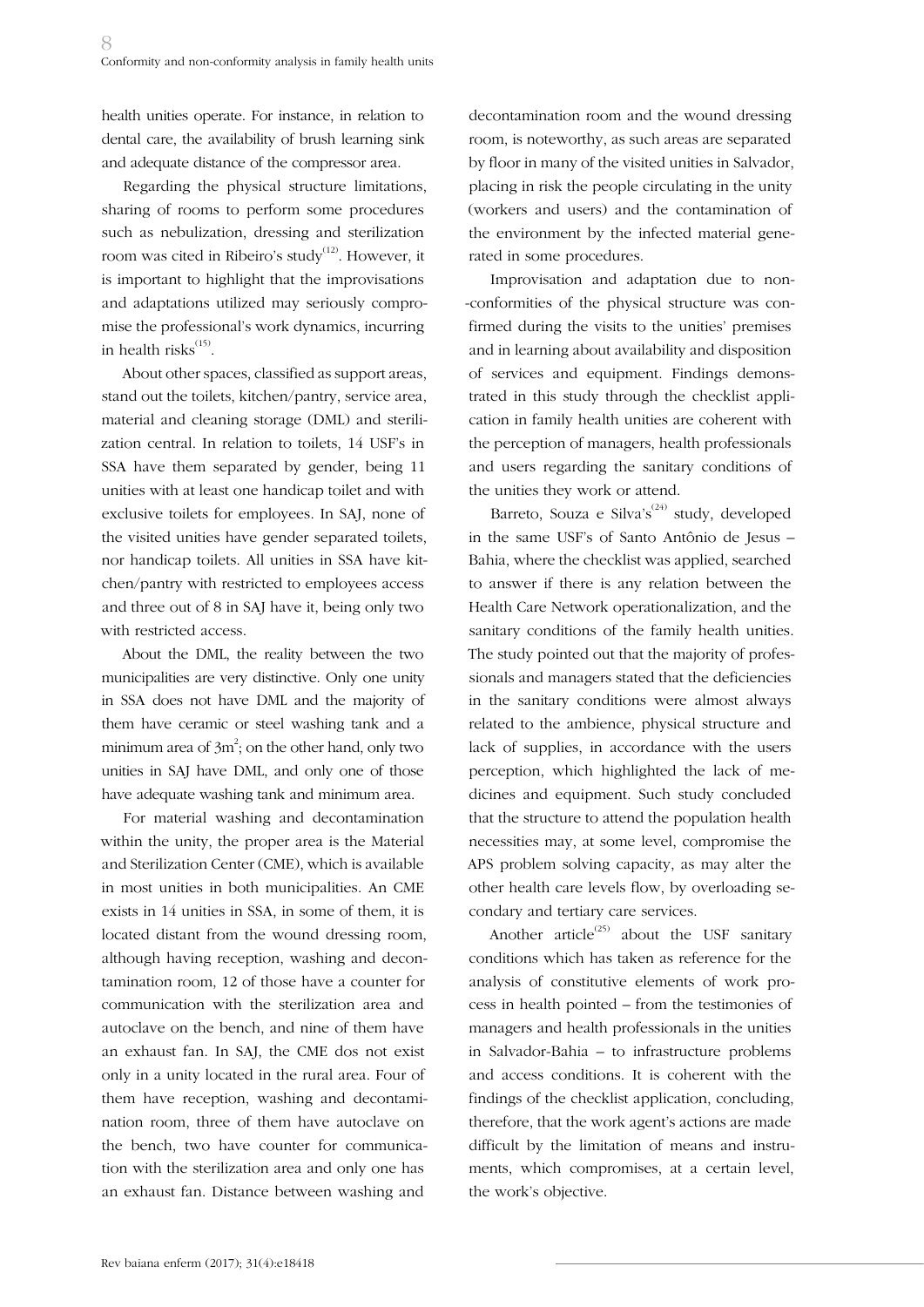Based on the presentation, analysis and discussion of the findings, it is possible to state that the non-conformities identified in the USF's in many of the country's realities, bring different consequences, requiring from the managers effort and financial investments for providing the effective services, in order to ensure the integrality principle. It is worth mentioning that some initiatives may be developed by managers, such as: expansion and/or construction of health unities, as well as structural reforms, provision of supplies and the preventive maintenance, among others. However, the panorama of reform restricted to painting and electric and plumbing repairs, and the lack or discontinuity of preventive maintenance haven't been enough to correct many non-conformities presented and discussed here.

### **Conclusion**

Non-conformities revealed by the structural conditions limitations and adaptations to the health establishment operation, reverberates at some level, in the quality of the offered services. It indicates, somehow, to the lack of priority in organizing and structure the AB/APS, which may compromise the change in the care model, provided by the national policy.

Findings in this study, indicates the necessity to re-structure the AB/APS, which includes adequate conditions to the unities operation, satisfactory structure and acquisition of equipment and enough supplies, in order to guarantee the access and the offer of quality care. In this perspective, it is necessary to re-think the Public Health paths in Brazil, highlighting the prioritization of resources and political efforts in the scope of AB/APS, so it does not incur, as well in the reversion of the innumerous achievements.

Results presented and discussed here may contribute for the reflection and creation of strategies for the improvement of the health care and services conditions, aiming the implementation of models that provide centrality to the APS, to the professionals and their work situation

and to the population to which the right to quality health and safety must be guaranteed. That this study does not include all unities from both municipalities is noteworthy. And that the situation revealed correspond to the period, in which the unities were visited, allowing, therefore, the continuity of studies in the research segment – sanitary conditions of the health services – which may increase the results presented and discussed here for these municipalities and for other realities within the Brazilian territory. Including indicating initiatives, limits and possibilities for changing the reality of health services and putting into effect a quality public health system.

 $\overline{O}$ 

# **Collaborations**

1. design, project, analysis and interpretation of the data: Mariluce, Leidiane, Elaine;

2. article writing and critical review of the intellectual content: Mariluce, Leidiane e Elaine;

3. final approval of the version to be published: Mariluce, Leidiane e Elaine.

# **Funding**

Financial support provided by Bahia Research Foundation (Fapesb), under process n. 020/2013.

# **References**

- 1. Giovanella L, Mendonça MHM, Almeida PF, Escorel S, Senna MCM, Fausto MCR et al. Saúde da família: limites e possibilidades para uma abordagem integral de atenção primária á saúde no Brasil. Rev Cien Saude Colet. 2009;14(3):794-83.
- 2. Escorel S, Giovanella L, Mendonça MHM, Senna MCM. O Programa de saúde da família e a construção de um novo modelo para a atenção básica no Brasil. Rev Panam Salud Publica. 2007;21(2):176-64.
- 3. Ministério da Saúde (BR). Portaria Nº 2.488, de 21 de outubro de 2011. Aprova a Política Nacional da Atenção Básica. Diário Oficial União. 24 out 2011.
- 4. Pedrosa ICM, Corrêa ACP, Mandú ENT. Influências da infraestrutura de centros de saúde nas práticas profissionais: percepções de enfermeiros. Rev Cien Cuid Saúde. 2011;10(1):58-65.